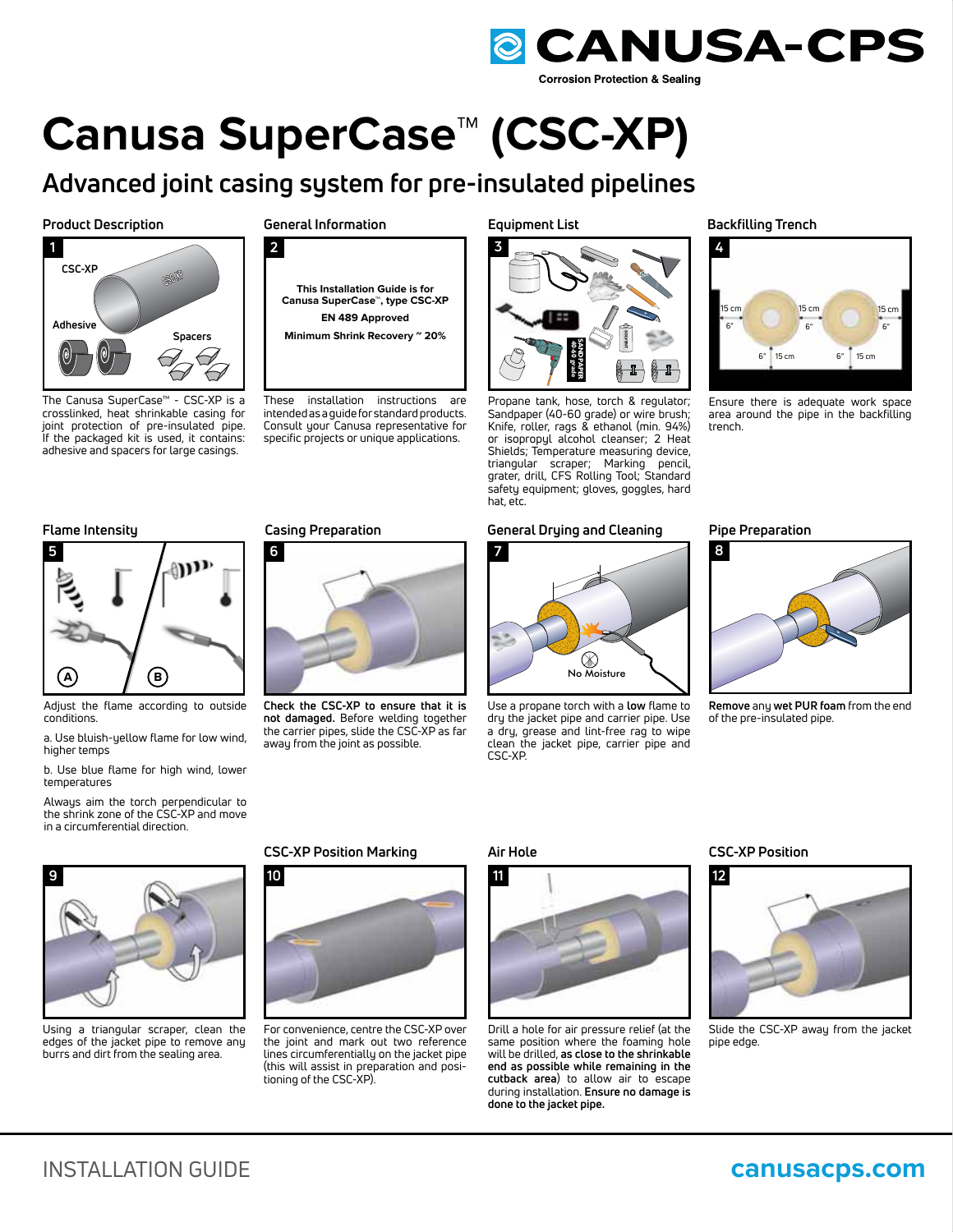**Surface Preparation Surface Abrasion**



Clean the surface of the jacket pipe and the inside of the casing with a rag (150mm) to remove dirt. Degrease the surface of the jacket pipe and the inside of the CSC-XP (150mm) using a grease and lint-free rag soaked in ethanol (min. 94%) or isopropyl alcohol cleanser.

#### **Pre-Warming (Inside of Casing) Pre-warming**



Pre-warm the inside of the casing on each end (150mm) by moving it halfway over the joint. Use medium intensity ("Blue Flame") to make sure that the casing does not start to recover.



Fold the release liner outwards to allow for easy removal after positioning the casing.

### **Positioning of Heat Shields**



Position the first heat shield against the marked line by wrapping it tightly around the circumference of the jacket pipe. Position the second heat shield on the casing ~125mm away from the edge. Also wrap it tightly around the circumference of the casing. Heat Shields are reusable.



Roughen the surface of the jacket pipe on both sides of the cutback and the **inside of the CSC-XP (150mm)** using the sandpaper (40 to 60 grade).



Using high intensity flame pre-heat the pipe to 40°C-50°C. The flame shall be kept perpendicular to the surface of the pipe during pre-heating. **Ensure the correct temperature with a touch probe.** Do not exceed 60°C as this makes the removal of release liner difficult.

#### **Spacing Placement**



Remove the paper backing and place the spacers at the 10 and 2 o'clock positions of the jacket pipe, right at the edge of the cutback.

#### **CSC-XP Installation**



Using broad strokes and a medium flame, begin shrinking one end of the CSC-XP evenly all around. Keep the torch moving to avoid overheating any spots; ensure sufficient heat is applied at the bottom.

### **Final Surface Cleaning**



Using a dry, grease and lint-free rag, clean the roughened surface to remove any polyethylene or sand particles.

#### **Release Liner**



Remove the thinner release liner (opposite the mesh side) from both adhesive strips and...

#### **CSC-XP Placement**



Carefully slide the CSC-XP over the joint, so that the edges are centered over the edge of the adhesive strips.





If not using the pre-cut adhesive from a kit, measure the circumference of the jacket pipe and cut two sealing strips long enough to allow for overlap.

The Length (L) should be the circumference + 50mm overlap.

#### **Adhesive Application**



…apply the adhesive strips tightly around the jacket pipe with the mesh side facing up. The strips should be applied so that they are placed approximately 5mm inside the marks. Partially peel-back the release liner on the underlap and wrap the strips around the jacket pipe so that it overlaps.

#### **CSC-XP Installation**



Completely remove the release liners from the adhesive strips.



With a gloved finger, press down on the shrunk area to ensure the backing and adhesive are soft. If there are cool spots, the shrink zone should be reworked with additional heat.



Continue heating the edge until it is fully recovered around the entire circumference of the jacket pipe. **Shrinking has been completed when the shrink zone of the CSC-XP has conformed to the entire pipe jacket.**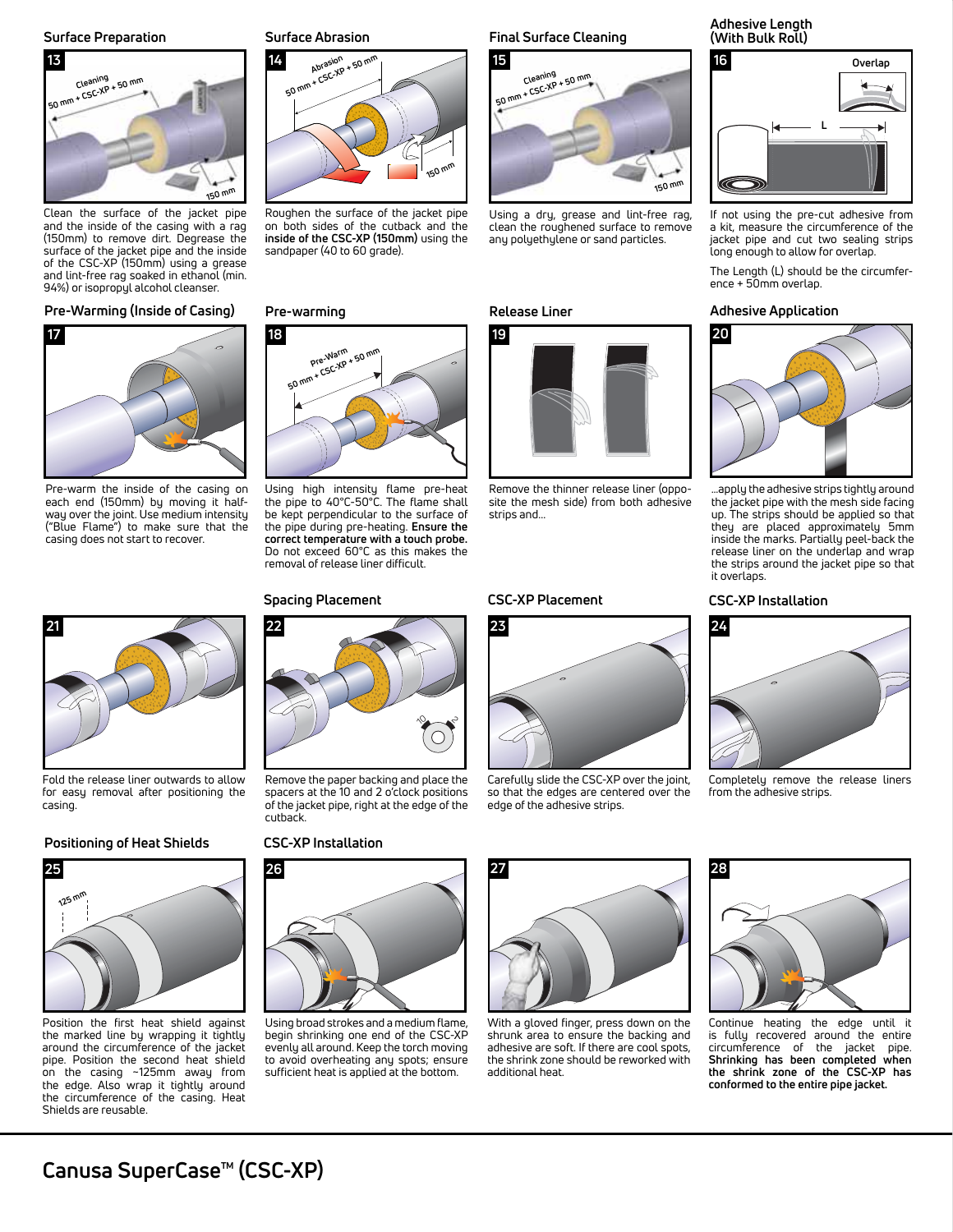

Position the heat shields on the other end of the casing and jacket pipe.

#### **Cool CSC-XP to < 40°C**



Allow the CSC-XP to cool for 30 minutes. After 30 minutes measure the surface temperature of the CSC-XP shrink zones. If the surface temperature of the shrink zones are still above 40°C, use shading and/or damp towels to quicken CSC-XP shrink zone cooling time.

### **CSC-XP Installation - other side Alternative Fully Shrinkable Installation**

If the joint has been pre-foamed or foam half-shells used to fill the **joint, the entire CSC-XP casing has to be shrunk. The heat shields must be placed against the marked lines on both sides of the casing and shrinking must proceed from one end of the casing to the other. Please consult with your local Canusa-CPS representative for additional details regarding this alternative installation method.**

#### **Metal Strip Application**



Repeat Steps 26 to 28 on the other shrink zone.

**Quality Check (Air Pressure Test)**



Ensure the CSC-XP shrink zones have cooled to below 40°C. Perform the pressure test using the previously drilled pressure hole. The CSC-XP should be checked with an air pressure test for 3 minutes at 0.2 bar. In case of a leak, the CSC-XP shrink zones should be reworked with additional heat at the leaking area. The pressure test should then be repeated.

**Foaming Holes**



Drill one foaming hole over the pressure testing hole. Drill the other foaming hole, if required **(as close to the shrinkable end as possible while remaining in the cutback area)**.

**Foaming Straps**



Foaming straps should be used when the shrink zone surface temperature is between 35°C and 40°C (or if they have been specifically recommended for the project). To use, wrap the strap around the casing **(ensure no kinks or twirls in the strap)** at each shrink zone. Centre the strap 75mm (3") from the edge of the casing. Follow the installation guide supplied with the straps for further instructions. **These straps are re-usable.**



Ensure the CSC-XP shrink zones have cooled to at least 40°C. If they have not, follow the cooling instructions as described in step 31. **Do not foam if the surface temperature is above 40°C.** Foam the joint according to the manufacturer's guideline. Use standard ventilation plugs while foaming. After the foam has cured, remove the foaming straps (if used).

#### **Foaming Foam Hole Sealing**



After the foam has hardened, remove the ventilation plugs and drill any holes necessary for sealing. When using Canusa approved weldable plugs and welding machine, it is required to match the conical geometry with all pieces of equipment (i.e. weldable plug, drill<br>bit welding machine heating cuns) welding machine heating cups). **Cylindrical tools for plug welding are not recommended.** Note: Using an approved welding tool, (at 250°C the recommended times for plug welding are:

1) pre-warmthe sealing hole for 45 sec.

2) At the same time as step 1), pre-warm the welding plug for 30sec.

3) Insert plug into sealing hole and hold for 30sec.

Total Installation Time=105 sec.

#### **CSC-XP Completed Installation**



Visually inspect the completed casing. **Ensure that the ends of the CSC-XP are completely shrunk down.** To double seal the foaming hole use a Canusa Foam Seal - CFS.

#### **Foaming Plug Sealing- Optional**



Continue with step 39 when the foaming hole is to be double sealed with a weldable plug and Canusa Foam Seal - CFS.